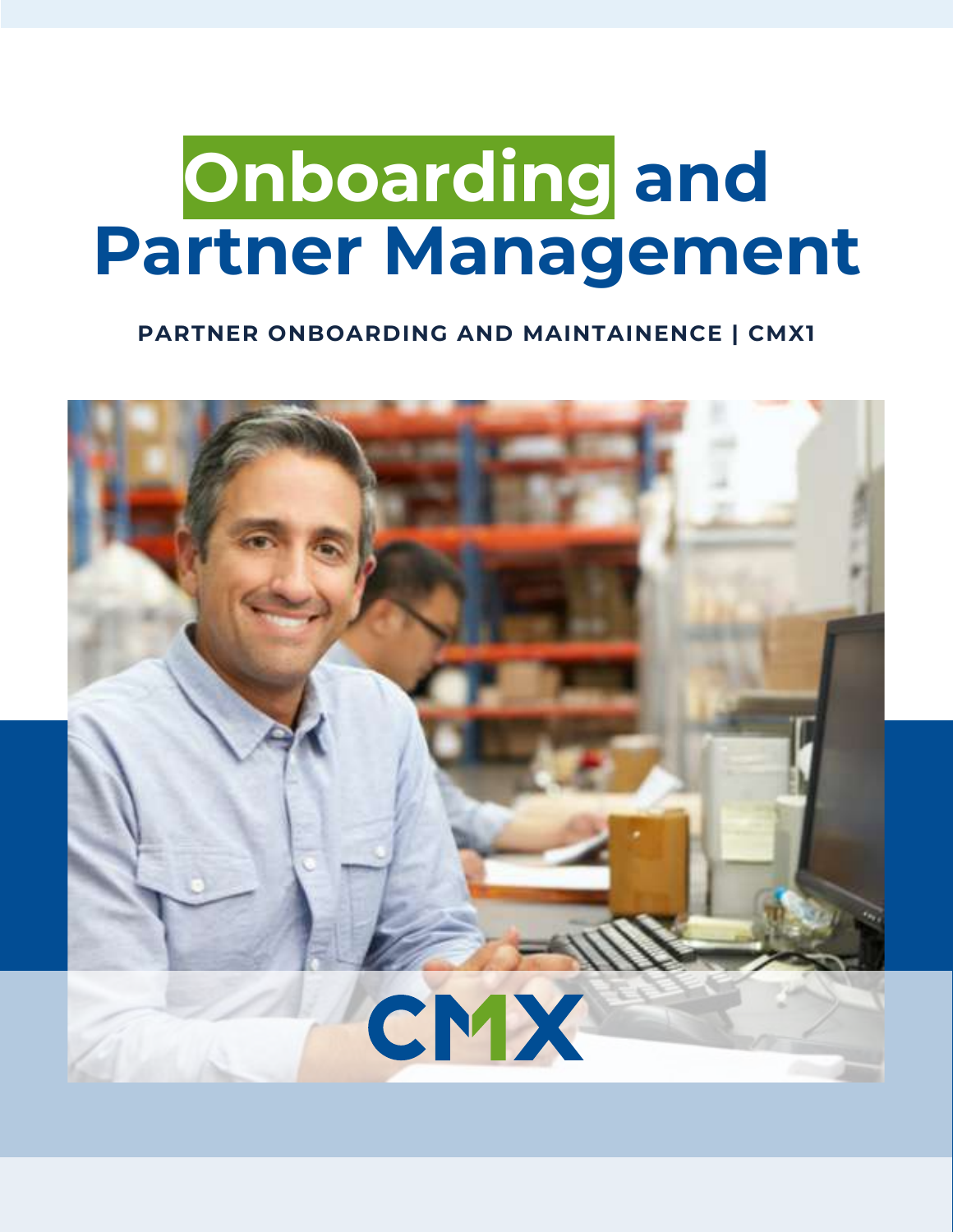## **Experience total transparency with a single view of your supply chain**

Knowing your suppliers, distributors and supply chain partners are compliant and addressing risk is a critical aspect of achieving and maintaining Quality Excellence. CMX**1**'s Partner Onboarding and Maintenance can help your team be more efficient and consistent in its approach to managing your supply chain.

Gain new efficiencies in how you onboard partners and their facilities, approve suppliers to supply specific products, and add new distributors. Partner information is always up-to-date through the use of compliance and risk monitoring, notifications, task management, powerful document management capabilities, and maintenance requests.

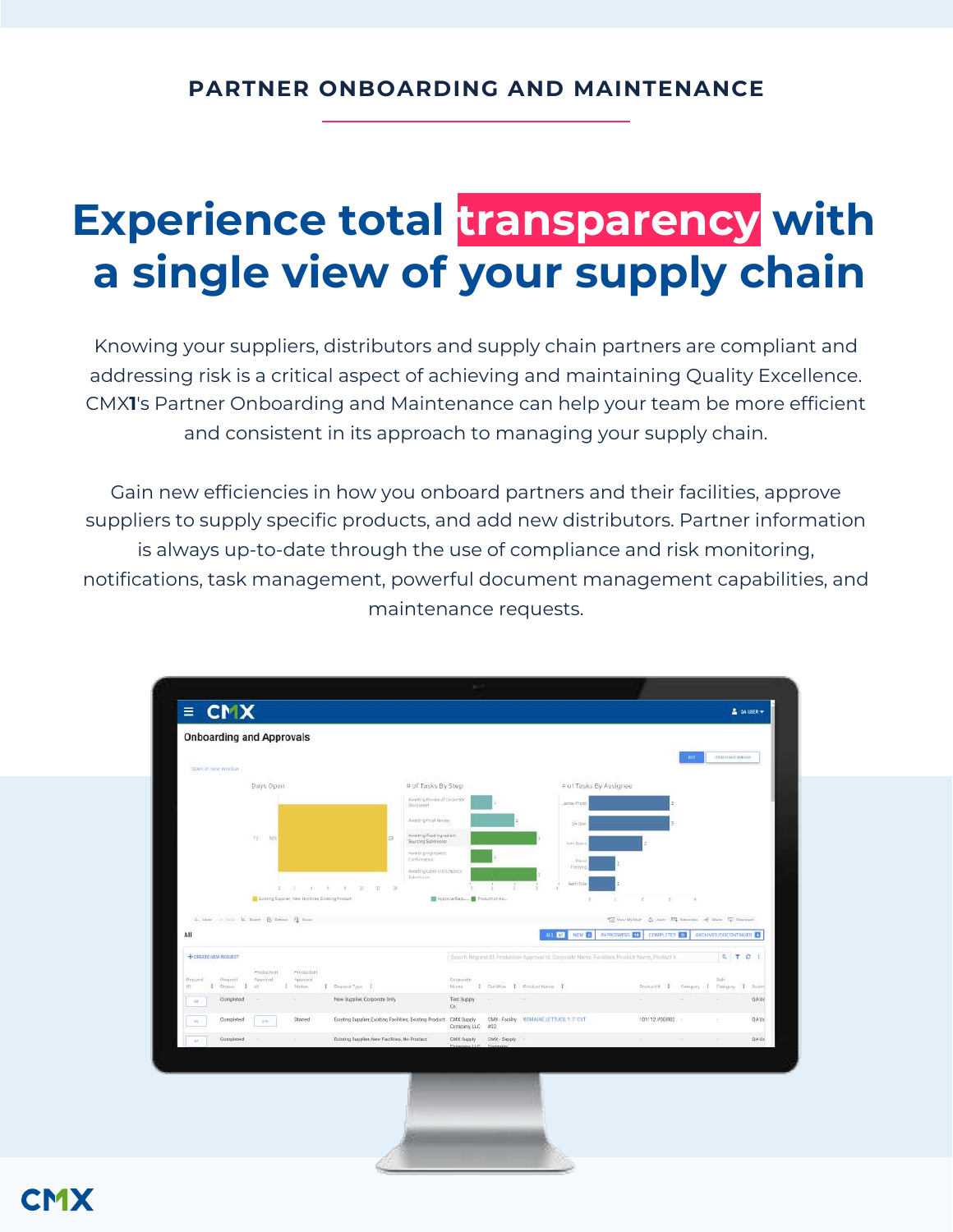## **Achieve and maintain Quality Excellence with CMX1**

### **Get organized and take control**

Manage your entire supply chain and partner network through a single, integrated system. With CMX**1**, all your master data, contacts, documents, legal agreements, and related data is organized and always up-to-date. With everything connected in one system, you don't waste time connecting the dots – it's all done for you.

### **V** Register new partners with **ease**

Gain new efficiencies by reducing the internal overhead and tedious manual work often experienced when evaluating, approving, and onboarding new partners. With CMX**1**, it's automated and orchestrated so you'll know exactly the status and next steps at any time.

### **Manage partner performance with confidence**

CMX**1** provides the real-time status updates, performance metrics, and actionable insights your team needs to manage and monitor your supply chain partner's performance and compliance status with confidence.

#### $\mathcal{F}_1$  Know your partners are **compliant and addressing risk**

CMX**1** can help take your supply chain quality and compliance programs to a new level. It automatically keeps critical information and documents up-to-date, identifies critical issues and provides comprehensive closed-loop Corrective Action Preventative Action (CAPA) workflows so issues get fixed fast.

**CMX**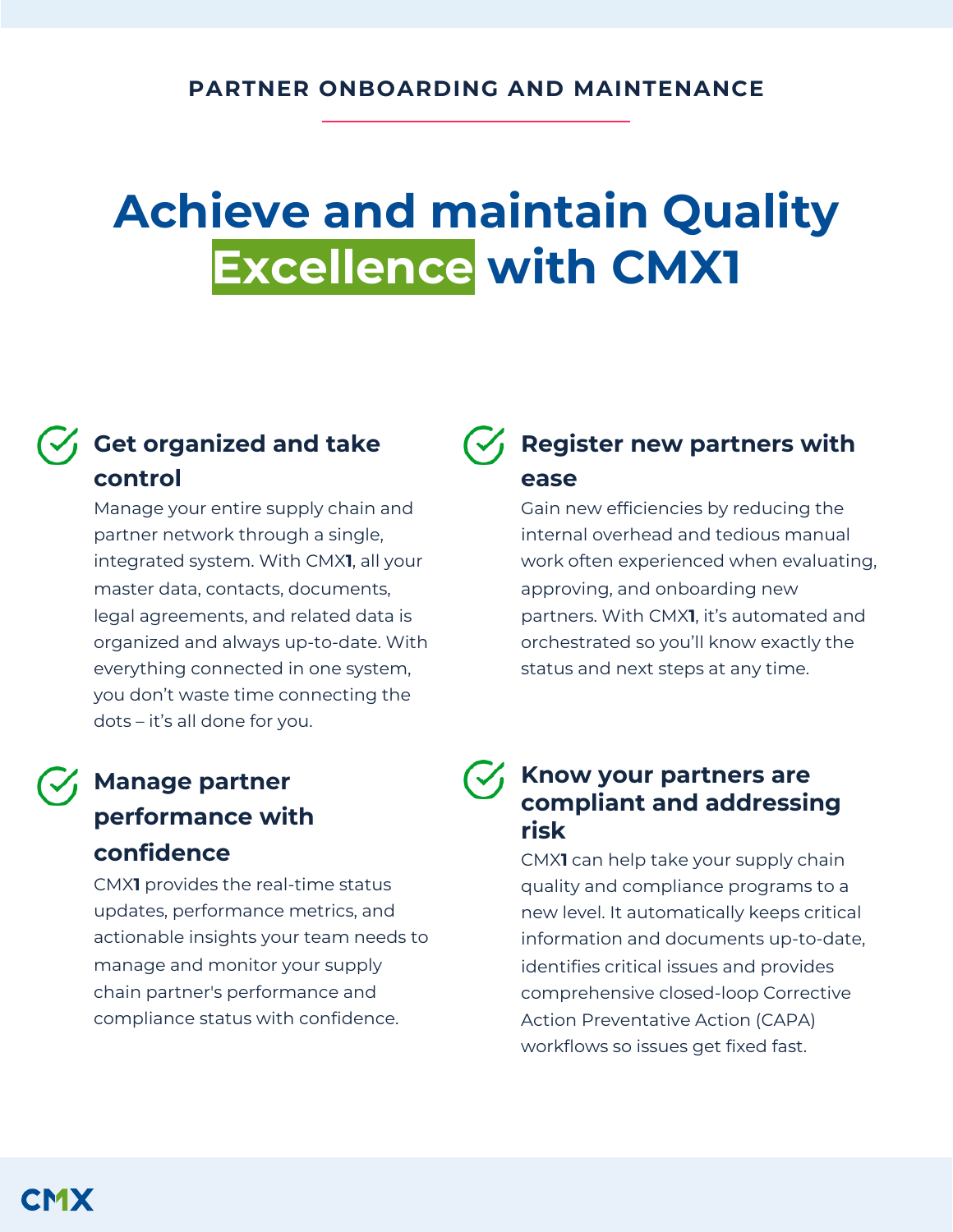

*"The flexibility of the platform allows us to address issues that we never imagined we could solve. It is easy-to-use and allows us to analyze our results and manage our supply chain efficiently."*

> **David Abney** Vice President of Quality Assurance at Sonic

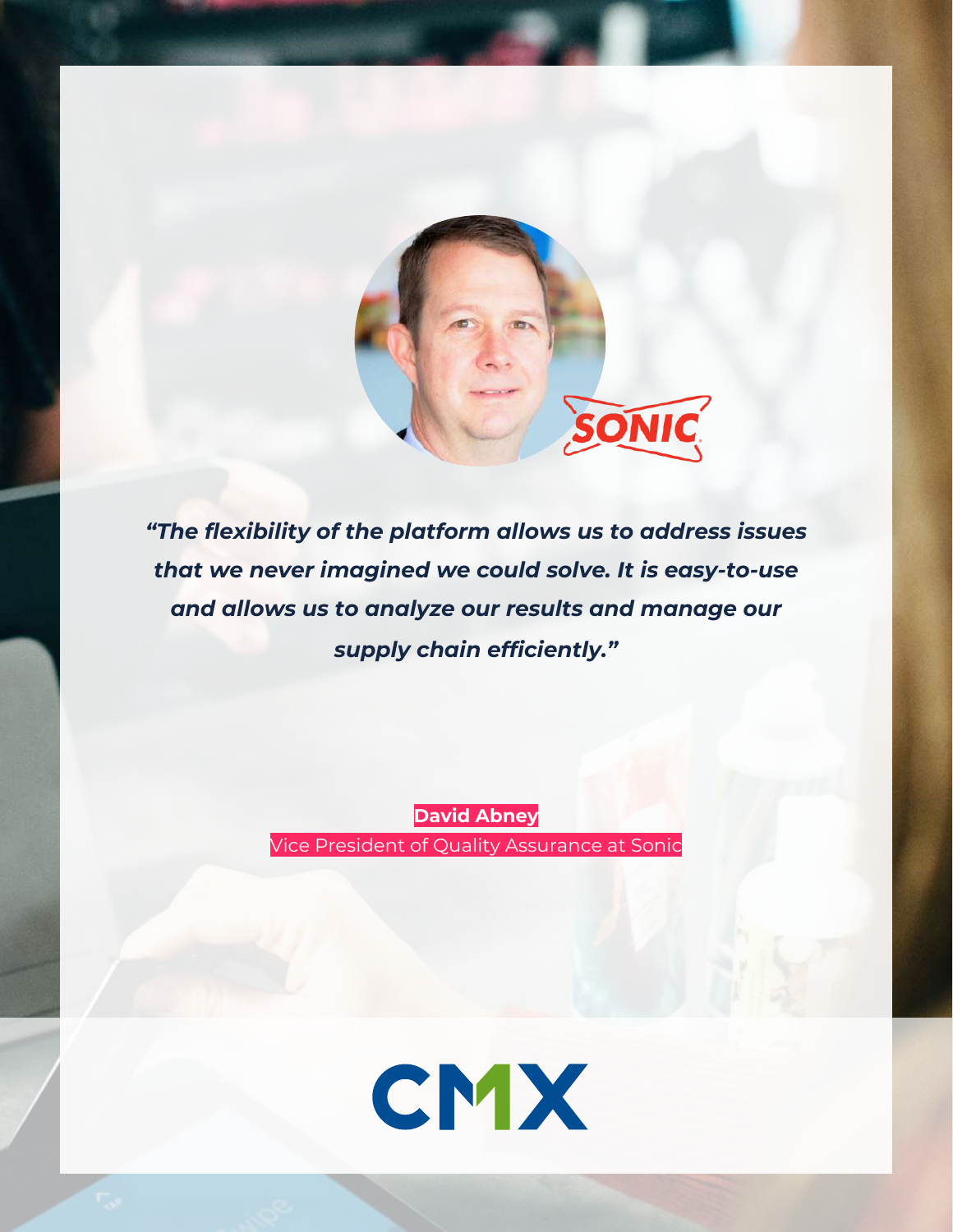## **Key Features to get onboard with**

#### **Intelligent Online Forms and Workflow Automation**

Streamline the registration of new Suppliers and Distributors by automating the onboarding process with CMX**1**. Intelligent online forms are filled out by potential partners and workflow automation ensures all the pertinent information about their capabilities, contacts, audits, policies and procedures, and documents are collected, including the execution of legal agreements needed to become an approved vendor for your company.

#### **Automated Communication and Task Management**

Each step for collecting, evaluating, or approving a new partner or facility is automated which ensures your processes are followed and decisions are made by SMEs. Collaborate across departments and with partners and utilize notifications, task management, and escalations to keep the process moving and meet critical deadlines.

#### **Total Quality Management**

Before final approval, ensure suppliers meet your brand standards and regulatory requirements by evaluating facility audits, product tests and evaluations, packaging details, and more. When approval requirements or product specifications change, CMX**1** automatically requests the appropriate information updates from your partners to remain approved and compliant.

#### **Document Management**

CMX**1** includes powerful document management capabilities designed to ensure critical documents are present and always up-to-date. Self-service tools allow for the configuration of varying document attributes and workflow rules for management. Dynamically generate documents from templates. Define if documents need to be acknowledged or signed, reviewed and approved, and how documents get renewed or archived once they expire. When requirements change, initiate individual or bulk requests to partners and track to completion. Record status, notifications, task management, escalations and reporting - all ensure no documents are missing and nothing falls through the cracks.

#### **Component Sourcing and & Multi-Tier Mapping**

Go beyond Tier 1, where most of your risk is likely to be, and utilize CMX**1**'s Component Sourcing to identify, map, and track your supplier's suppliers. Multi-Tier mapping provides critical country of origin tracking and capabilities beyond the normal "one up, one down" model for managing risk.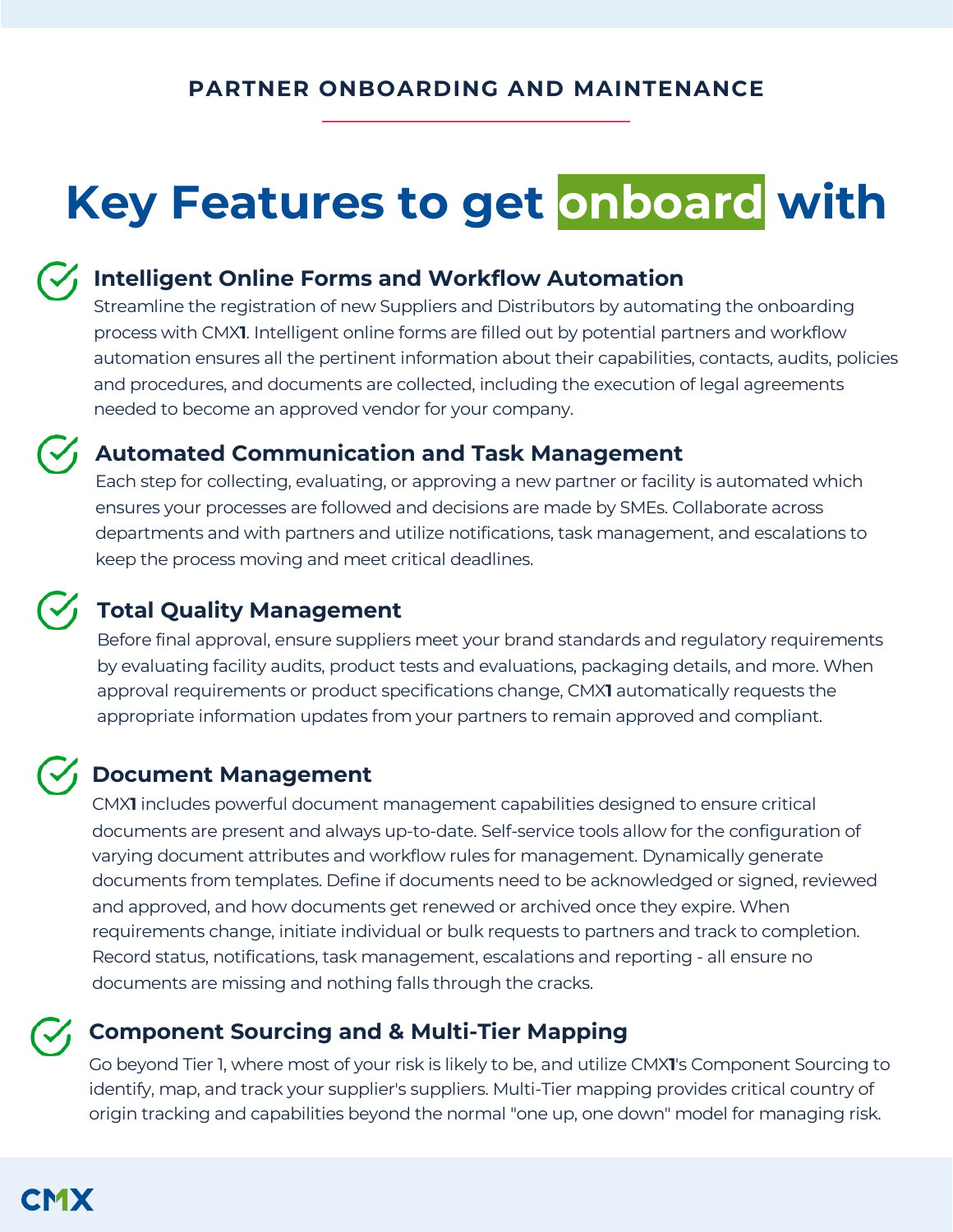## **The CMX1 Platform**

### **Ensure Product Quality & Safety**

Ensure the quality, compliance, and safety of your products and services

### **Manage your Supply Chain Partners**

Gain control and transparency over your entire supply chain and partner network

## **Drive Location Performance & Compliance**

Know your stores, restaurants, and facilities are safe, compliant and executing with consistency

 $\boldsymbol{\check{\mathbf{i}}}$ 

Our solutions can be implemented stand-alone or as part of the complete CMX**1** [Platform](http://www.cmx1.com/solutions)